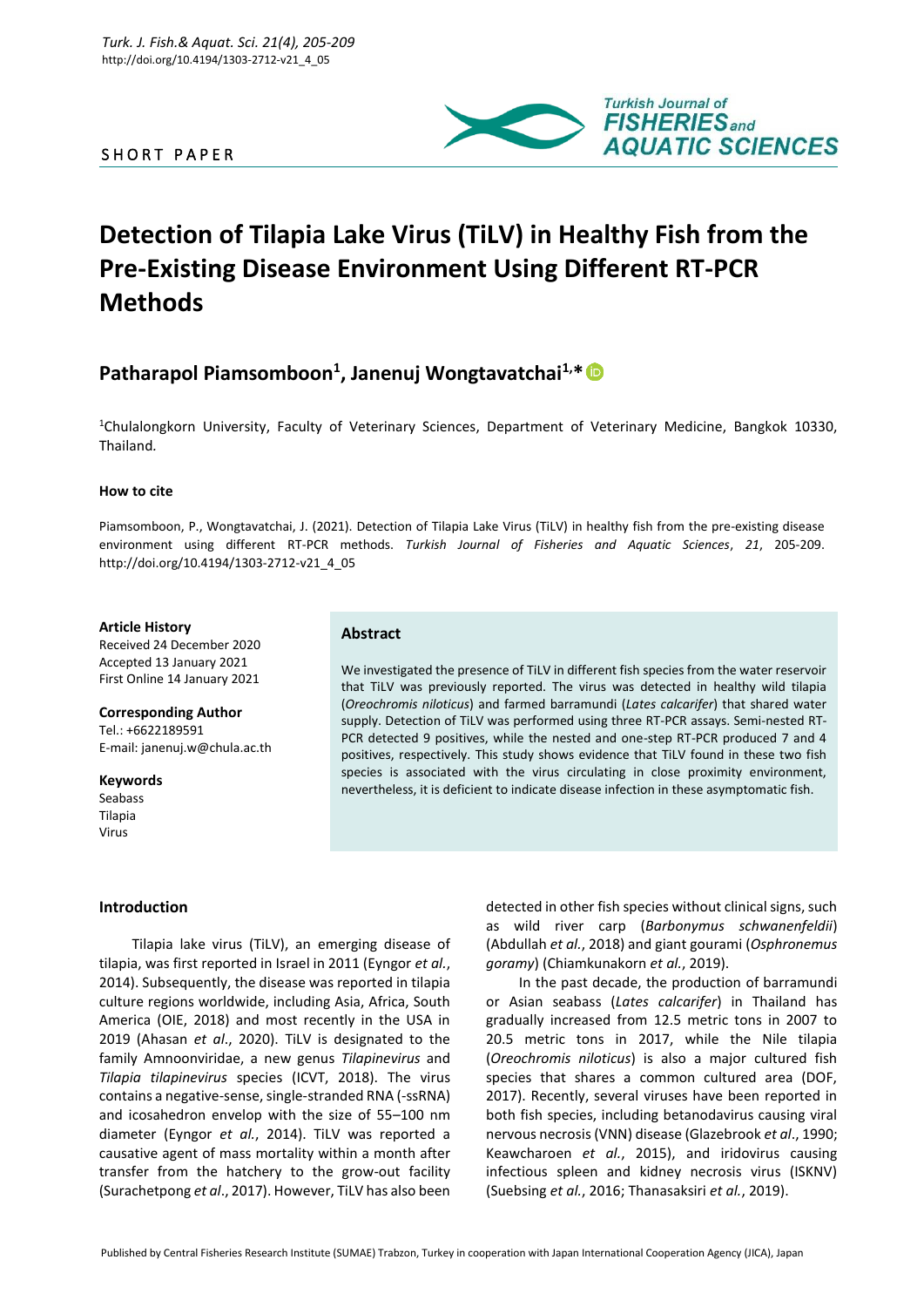As recommended by the World Organization for Animal Health (OIE), the confirmatory test methods for TiLV detection are one step RT-PCR (Eyngor *et al.*, 2014), nested RT-PCR (Tsofack *et al.*, 2017) and semi-nested RT-PCR (Dong *et al.*, 2017); however, validation of these three methods are suggested (OIE, 2018). We compared the TiLV detection using these three RT-PCR methods in fish species from the water source where TiLV has been detected. In addition, the TiLV detection was extended to farmed barramundi locating in close proximity to the TiLV-PCR positive wild fish.

### **Materials and Methods**

#### **Fish Sample**

Observation for TiLV in freshwater fish residing in the natural reservoir was conducted from December 2019 to February 2020 in Chachoengsao province where TiLV was previously reported in farmed tilapia (Surachetpong *et al.*, 2017). Three fish species, a total of 50 fish were collected from an irrigation canal (13°29'08"N 100°53'04"E). Samples were Nile tilapia, climbing perch (*Anabas testesdineus*), and snakeskin gourami (*Trichogaster pectoralis*). In addition, two barramundi farms supplied with the same irrigation canal were sampled (10 barramundi/farm) for RT-PCR detection.

#### **Sample Preparation and RNA Extraction**

Fish were euthanized by immersion with 100 mgL<sup>-</sup> <sup>1</sup> clove oil (Aquanes<sup>®</sup>, Better Pharma, Thailand). The liver from each fish was collected. The tissue was kept in absolute ethanol at -20 °C before to RNA extraction and PCR analysis. A total of 60–80 mg of tissue was prepared for total RNA extraction using the Trizol reagent (Invitrogen, USA) based on the manufacturer's protocols, followed by RNA quantification with Qubit 3 Fluorometer® and Qubit® RNA assay kit (Invitrogen, USA). Samples of the extracted RNA with a RNA yield of 50–100 ng  $\mu$ L<sup>-1</sup> were used for the RT-PCR amplifications.

#### **Detection of TiLV by RT-PCR**

Detection of TiLV was performed by the one step RT-PCR as described by Eyngor *et al.* (2014) using the 7450/150R/ME2 (5'-TATCACGTGCGTACTCGTTCAGT-3') and ME1 (5'-GTTGGGCACAAGGCATCCTA-3') primers, giving expected amplicon sizes of 250 bp. The RT-PCR mixture was composed of 12.5 µL of 2X reaction mix, 0.5 µL of forward and reverse primer (10 µM), 1 µL of SuperScript™ III RT/Platinum™ Taq Mix (Invitrogen, USA), 2 μl of RNA template (100–200 ng), and nucleasefree water to make a final volume of 25 µL. Thermocycling (Biometra, Göttingen, Germany) was performed at 50 °C for 30 min for the first stage RT reaction to form cDNA followed by the second stage qPCR of 35 cycles at 94°C for 30 s, 60°C for 30 s, and 72°C for 30 s. The 415 bp gene fragment of the TiLV gene segment (Integrated DNA Technologies, Singapore) was used as a positive control and no template (nucleasefree water) was used as the negative control.

The nested and semi-nested RT-PCR detection of TiLV were also applied in all extracted RNA samples to compare the result. The nested RT-PCR was conducted using the Nested ext-1 (5'-TATGCAGTACTTTCCCTGCC-3') and Nested ext-2 (5'-TTGCTCTGAGCAAGAGTACC-3') primers followed by the 7450/150R/ME2 and ME1 primers (Tsofack *et al*., 2017). For semi-nested RT-PCR, the primers Nested ext-1 and ME1 were used for the first step and the primers 7450/150R/ME2 and ME1 were used for the second step PCR (Dong *et al.*, 2017). The first step RT-PCR mixture was as described above and the second step PCR was performed in a final volume of 25 µL containing 12.5 µL of 2X DreamTaq PCR Master Mix (Thermo Fisher Scientific, USA), 0.5 µL of 10 µM forward and reverse primers, 1 µL of the first round RT-PCR product, and 10.5 µL nuclease-free water. The same thermocycling protocol was as applied, except the cycle was decreased to 25 cycles for both steps. The expected amplicon size for both methods was 250 bp. All amplified samples were purified with a NucleoSpin Gel Extraction kit (Macherey-Nagel, Düren Germany), cloned into the pGEM-T easy vector, and submitted for DNA sequencing (Macrogen, Republic of Korea). The nucleotide sequence was aligned and compared with TiLV sequences available in the NCBI database using BLASTn search (https://blast.ncbi.nlm.nih.gov/Blast.cgi).

#### **Results and Discussion**

#### **Detection of TiLV in Healthy Fish**

A total of 70 healthy juvenile fish were tested, including 29 samples of Nile tilapia, 12 samples of climbing perch, 9 samples of snakeskin gourami collected from the natural water reservoir, and 20 samples of farmed barramundi (Supplementary table). From these, TiLV was detected in 7 Nile tilapia samples and in 2 barramundi samples (Figure 1). The farmed barramundi samples were examined because they shared a common water source with the tilapia that found to be TiLV positive. Some viral pathogens are known to be able to infect both tilapia and barramundi, including VNN (Glazebrook *et al*., 1990; Bigarré *et al.*, 2009) and ISKNV (Suebsing *et al.*, 2016; Thanasaksiri *et al.*, 2019). Although the risk factor of TiLV occurrence is not well-documented, it may share similar characteristics with closely related aquatic orthomyxoviruses, such as infectious salmon anemia virus (ISAV). The virus transmits between adjacent sites through water, fish movement, parasites and wild fish (OIE, 2019). On the contrary, an experimental transmission with intraperitoneal injection (I.P.) of TiLV showed that barramundi was not susceptible, and the virus was undetectable in liver tissues at 5 d post challenge (Jaemwimol *et al*., 2018). Even so, the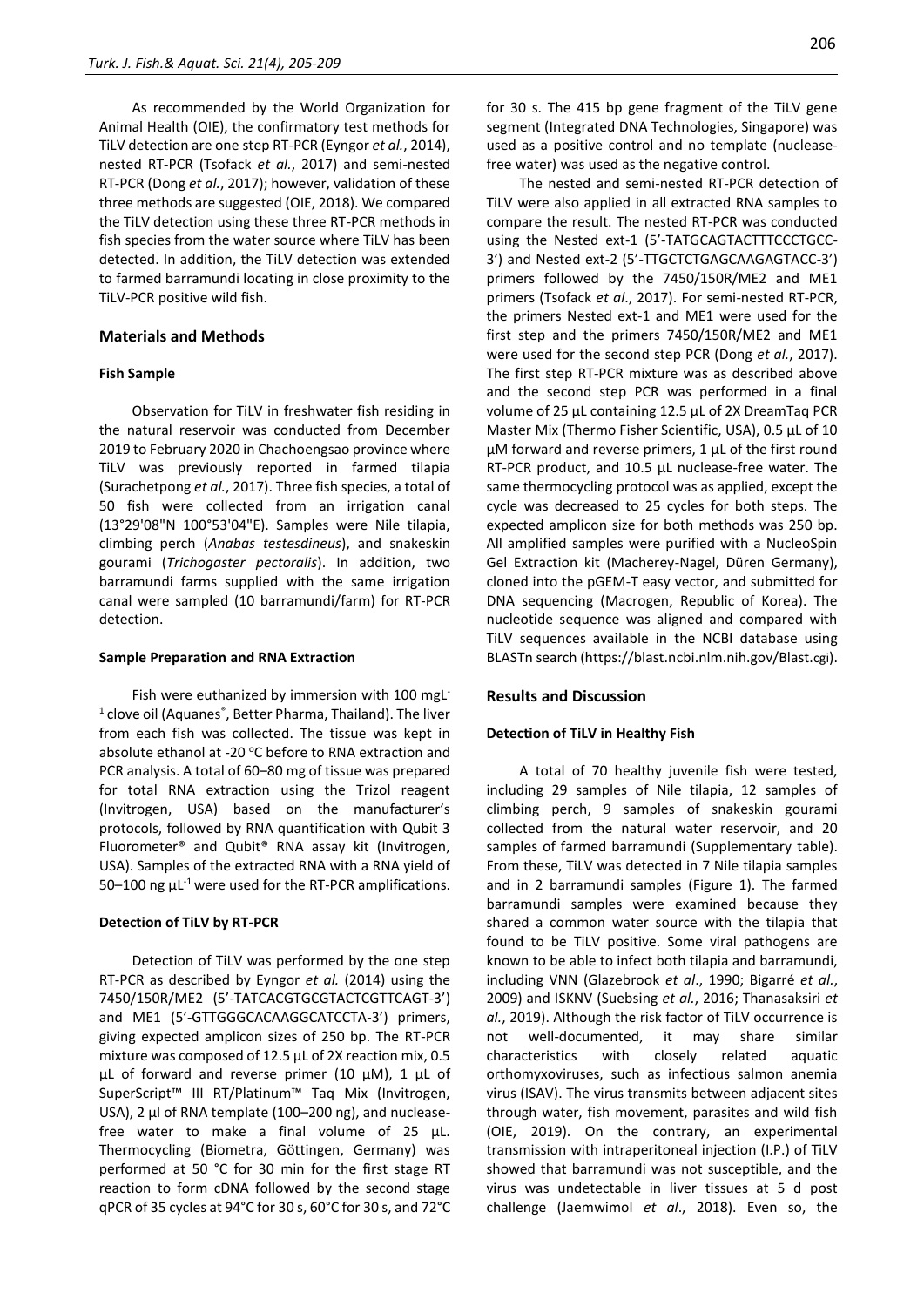| Samples                  | TiLV RT-PCR result* |
|--------------------------|---------------------|
| Collection Site 1        |                     |
| Nile tilapia             | 2/5                 |
| Climbing perch           | 0/5                 |
| <b>Collection Site 2</b> |                     |
| Nile tilapia             | 5/5                 |
| Climbing perch           | 0/3                 |
| Snakeskin gourami        | 0/2                 |
| <b>Collection Site 3</b> |                     |
| Nile tilapia             | 0/6                 |
| Snakeskin gourami        | 0/4                 |
| <b>Collection Site 4</b> |                     |
| Nile tilapia             | 0/10                |
| <b>Collection Site 5</b> |                     |
| Nile tilapia             | 0/3                 |
| Climbing perch           | 0/4                 |
| Snakeskin gourami        | 0/3                 |
| Farmed barramundi        | 2/20                |

**Table 2.** TiLV detection in wild Nile tilapia (*Oreochromis niloticus,* n=29), Climbing perch (*Anabas testesdineus,* n=12), snakeskin gourami (*Trichogaster pectoralis,* n=9) and farmed barramundi (*Lates calcalifer,* n=20)

\*Semi-nested RT-PCR (Dong *et al*., 2017)

transmission study in rainbow trout (*Onchrhychus mykiss*) with ISAV Atlantic salmon (*Salmo salar*) isolate revealed unsuccessful transmission via I.P. challenge whilst the transmission was achieved by cohabitation with the ISAV-infected salmon, mimicking the natural route of exposure (Snow *et al*., 2001a; Snow *et al*., 2001b).

This is the first report of TiLV detection in farmed barramundi and all TiLV positive samples in the present study showed 100% nucleotide sequence identity, both from barramundi (Thailand\_BA\_2019) and Nile tilapia (Thailand\_NT\_2019). The 250 bp sequence alignment of the TiLV fragment is shown in Figure 2. A BLASTn search of the NCBI database revealed 98.8% sequence similarity with the genome segment 3 of the Israeli isolate (Til-4-2011; GenBank accession no. KU751816.1). One barramundi sample gave an amplified product from a single step PCR, potentially indicating a substantial viral load in the tested tissue.

Also, detection of TiLV genomes in asymptomatic fish have been reported globally, such as in wild tilapia in Lake Victoria, Africa (Mugimba *et al*., 2018), wild river carp in Timah Tasoh Lake, Malaysia (Abdullah *et al*., 2018), cultured tilapia at fingerling and juvenile stages in Peru (Pulido *et al.*, 2019), and in the adult stage in Thailand (Senapin *et al.*, 2018). Natural outbreaks of TiLV infection associated with high mortalities mostly occur in fingerling and juvenile stages of tilapia (Eyngor *et al*., 2014; Ferguson *et al*., 2014; Surachetpong *et al*., 2017). From this fact, there is a possibility of TiLV inhabiting an aquatic environment and only affecting the susceptible young population under particular circumstances, such as an abrupt environmental change. In order to describe the disease condition, additional diagnosis including viral isolation and pathology are required with the positive PCR result.

# **Comparison Between RT-PCR Methods for Detection of TiLV**

Three OIE cited RT-PCR assays were used to detect TiLV in our study. Among 70 healthy fish of 4 species, the one step RT-PCR revealed 4 positive samples, while the nested and semi-nested RT-PCR yielded 7 and 9 positive samples, respectively. The samples showed negative results in one step RT-PCR but yielding positive results in other two methods may indicate a latent or carrier status of those fish (Senapin *et al*., 2018). TiLV detection in apparently healthy (asymptomatic) fish may suggest low viral load in the fish tissues, therefore, screening of TiLV in healthy or wild fish without clinical symptoms should not rely solely on one step RT-PCR. Nevertheless, amplification error of samples detected by nested RT-PCR in our study may be resulted from the mismatch of the Nested ext-2 primer with the mRNA sequence of Nile tilapia (Dong *et al*., 2017).

#### **Conclusion**

Polyculture systems and clustering of aquaculture farms in one area are commonly found in many parts of the world, and would facilitate the movement of viruses, including TiLV, between fish species or farms. The present study detected TiLV in tilapia and barramundi that were reared in the same vicinity and shared a water source. Only semi-nested, nested, or higher sensitivity PCR assays are recommended for testing asymptomatic individuals. Nevertheless, the pathological and transmission potential of TiLV in PCR-positive asymptomatic fish cannot be confirmed solely on the detection of the viral genome. Histopathology or viral isolation should be included to confirm a positive case.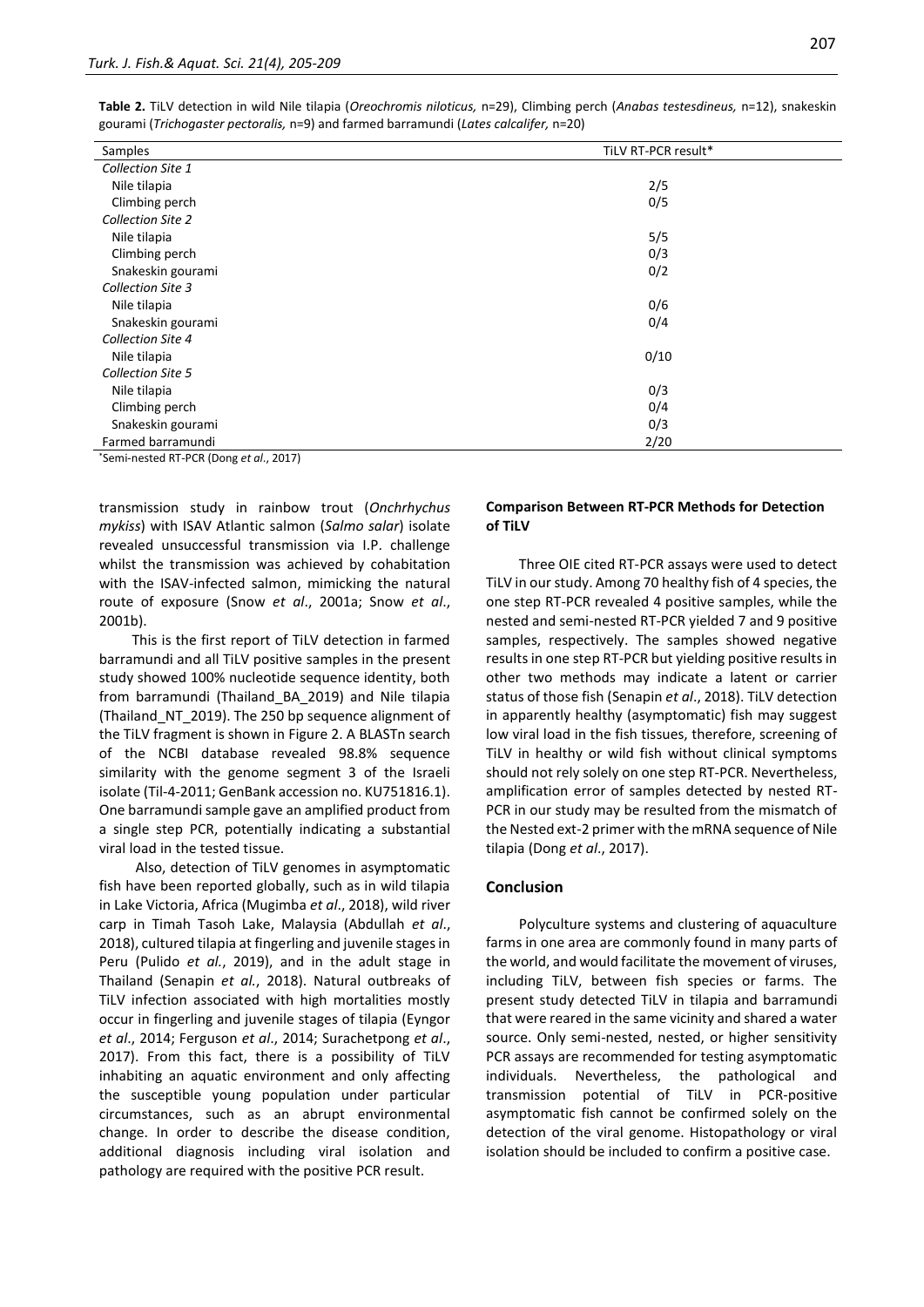

**Figure 1.** TiLV detection of samples obtained from Nile tilapia in the natural reservoir (Lane 1-7) and farmed barramundi (Lane 8 - 9) using semi-nested RT-PCR. M, 100 bp DNA ladder; NT, negative control; P, positive control.

| Israel KU751816 2011 | TATCACGTGCGTACTCGTTCAGTATAAGTTCTCTTGCCTCTTGGTCAAGACCACACTCCTCACCGCAGGCGAGGAACTTTGAGCACTCGA<br>90 |
|----------------------|--------------------------------------------------------------------------------------------------|
| NT Inapparent 2017   | 90<br>TATCACGTGCGTACTCGTTCAGTATAAGCTCTCTTGCCTCTTGGTCAAGACCACACTCCTCACCACGGCGAGGAACTTTGAGCACTCGA  |
| Thailand BA 2019     | 89<br>TATCACGTGCG-ACTCGTTCAGTATGAGTTCTCTTGCCTCTTGGTCAAGACCACACTCCTCACCGCAGGCGAGGAATTTTGAGCACTCGA |
| Thailand NT 2019     | 89<br>TATCACGTGCG-ACTCGTTCAGTATGAGTTCTCTTGCCTCTTGGTCAAGACCACACTCCTCACCGCAGGCGAGGAATTTTGAGCACTCGA |
|                      |                                                                                                  |
|                      |                                                                                                  |
|                      |                                                                                                  |
|                      |                                                                                                  |
|                      |                                                                                                  |
|                      |                                                                                                  |
|                      | CACTCTTTGGATGTGGTAGTTCCAATAGCCGTTCCCTTAGCTCAGCATCGTAGGATGCCTTGTGCCCAAC 250                       |
|                      | CACTCTTTGGATGTGGTAGTTCAAATAGCCGTTCCCTTAGCTCAGCATCGTAGGATGCCTTGTGCCCAAC 250                       |
|                      | CACTCTTTGGATGTGGCAGTTCCAATAGCCGTTCCCTTAGCTCAGCATCGTAGGATGCCTTGTGCCCAAC 249                       |

CACTCTTTGGATGTGGCAGTTCCAATAGCCGTTCCCTTAGCTCAGCATCGTAGGATGCCTTGTGCCCAAC 249

Figure 2. Sequence alignment of the 250 bp PCR amplicon of TiLV from the present study (BA 2019), compared to the Israel isolate (Israel KU751816 2011) and the Thai isolate obtained from healthy tilapia in 2017 (NT Inapparent 2017; Senapin *et al.*, 2018). Gray highlight indicates the different nucleotide between the present isolates and other two strains. Bold letter indicates the different nucleotide between the present isolates and NT\_Inapparent\_2017.

#### **Ethical Statement**

Not applicable

#### **Funding Information**

This work was supported by Chulalongkorn University, Thailand, under the Veterinary Science Research Fund.

# **Author Contribution**

Patharapol Piamsomboon: Funding acquisition, conceptualization, investigation and drafting the original manuscript. Janenuj Wongtavatchai: Conceptualization, provided critical comments and final approval of the manuscript.

# **Conflict of Interest**

The authors declare no conflict of interest.

# **Acknowledgments**

The authors would like to thank the Office of Research Affairs, Chulalongkorn University for English editorial services and the Veterinary Pharmacology & Stemcell Research Laboratory, Chulalongkorn University, for a technical advice.

# **References**

- Abdullah, A., Ramly, R., Ridzwan, M. S. M., Sudirwan, F., Abas, A., Ahmad, K., Murni, M., & Kua, B. C. (2018). First detection of tilapia lake virus (TiLV) in wild river carp (*Barbonymus schwanenfeldii*) at Timah Tasoh Lake, Malaysia. *Journal of Fish Diseases*, 41(9), 1459-1462.
- Ahasan, M. S., Keleher, W., Giray, C., Perry, B., Surachetpong, W., Nicholson, P., Al-Hussinee, L., Subramaniam, K., & Waltzek, T. B. (2020). Genomic Characterization of Tilapia Lake Virus Isolates Recovered from Moribund Nile Tilapia (*Oreochromis niloticus*) on a Farm in the United States. *Microbiology Resource Announcements*, 9(4).